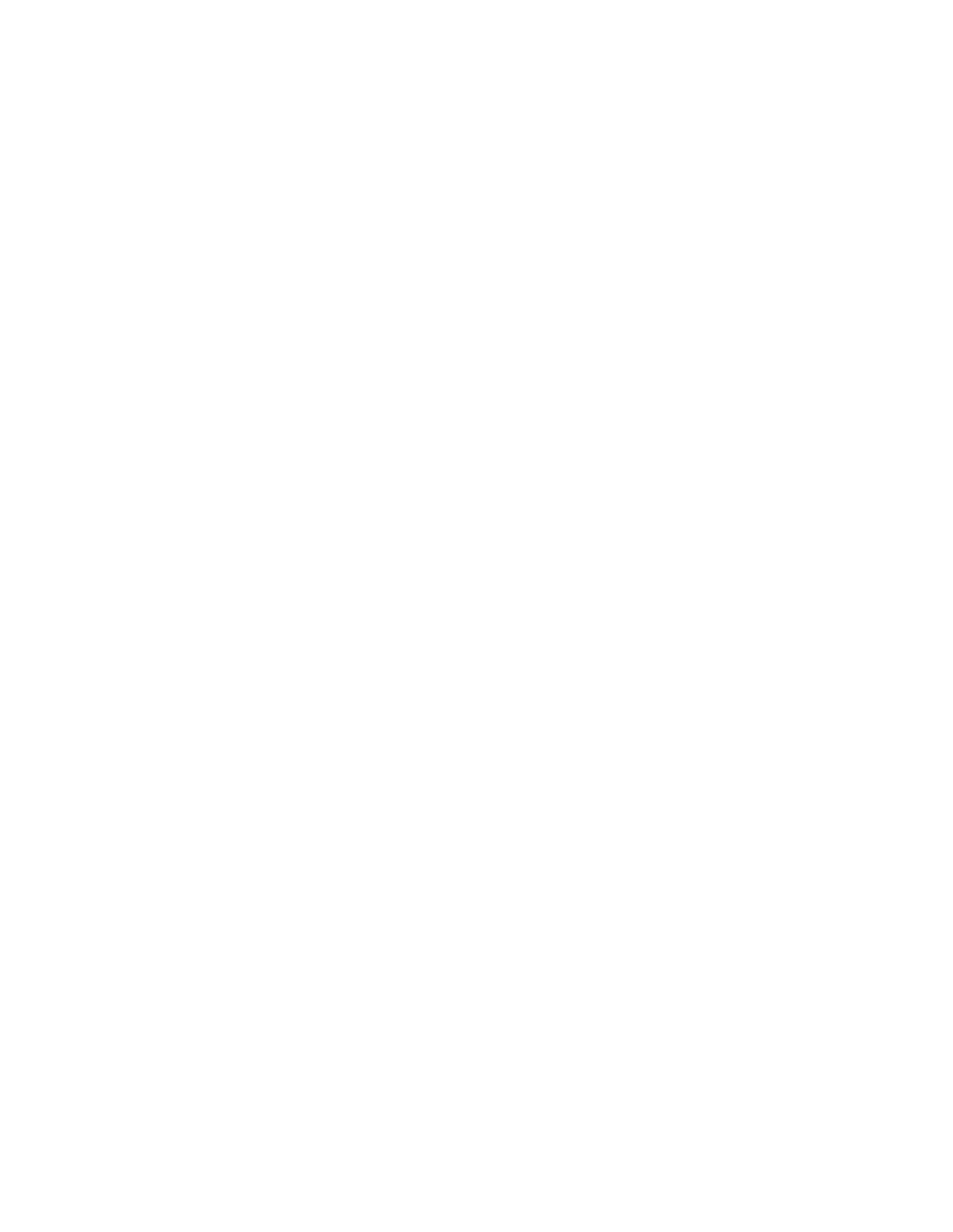## BYLAWS

#### LOCAL UNION 159

#### Painters, Decorators, & Paperhangers

#### Preamble

 The essential ingredient of Unionism is, not Doctrine, but Intelligence; not authority, but Reason; Not Cynicism but Faith in Man and Faith in God. Our strength lies in fearless, untiring pursuit of truth by the minds of men and women who are free. This we should believe: As individuals we can safeguard this great inheritance by searching our minds and our souls to find out what we do believe about Unionism and what it stands for. Knowing that we hold fast in unity to that in which it stands for. Knowing that we hold fast in unity to that in which we do believe, and let neither force from without, nor fear from within, cause us to forsake these precepts in which, as Union members, we deeply believe and whence our strength comes.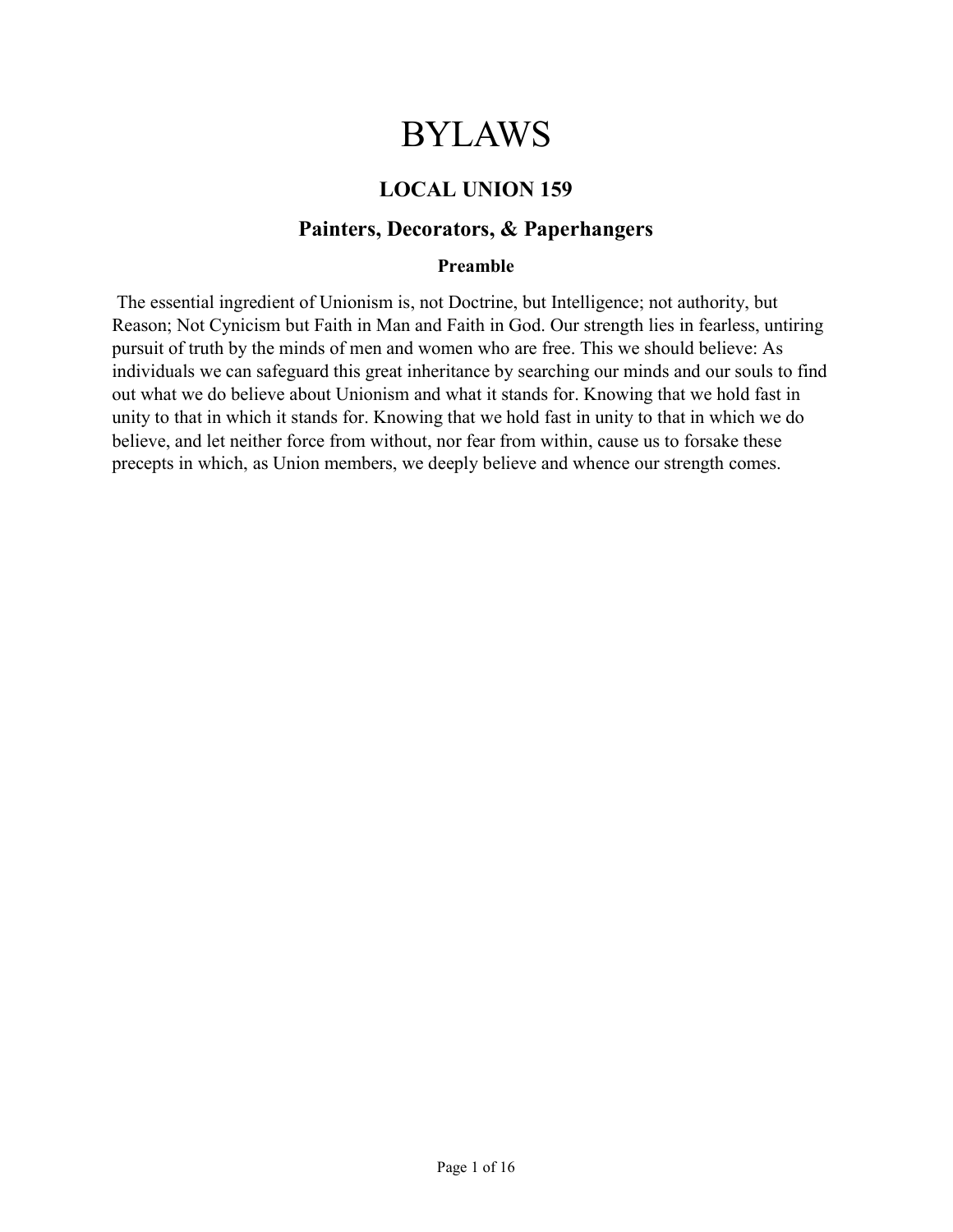#### Article I. BYLAWS

Section 1.01 These Bylaws are subordinate to the provisions of the International Constitution of the International Union of Painters and Allied Trades (hereinafter called the "International Union") and the Bylaws of District Council 16. In the case of conflict between these Bylaws and the provisions of the International Constitution, the latter shall govern. In the case of conflict between these Bylaws and the District Council Bylaws, the latter shall govern.

#### Article II. NAME

Section 2.01 This organization, a subordinate body of the International Union and an affiliated Local Union of District Council 16, shall be known as Painters, Decorators, & Paperhangers LOCAL UNION No. 159.

#### Article III. JURISDICTION

Section 3.01 The territorial jurisdiction of this Local Union shall be as set forth in its Charter and as determined by the General Executive Board from time to time under Section 70 of the International Constitution, provided that the Local Union shall be guided within its jurisdiction by the directives of the District Council.

#### Article IV. OBJECTS

Section 4.01 The objects of this Local Union shall be as set forth in the Preamble, and Sections 2 and 165 of the International Constitution.

#### Article V. ELIGIBILITY FOR MEMBERSHIP

Section 5.01 Eligibility for membership in this Local Union shall be as set forth in the International Constitution and in policies adopted by the General Executive Board.

#### Article VI. OFFICERS

Section 6.01 Eligibility to hold office shall be as set forth in Sections 92 (b) and 210 of the International Constitution.

Section 6.02 Officers of this Local Union shall be as set forth in Section 185 of the International Constitution, and their duties shall be as set forth in the following sections of the International Constitution:

- (a) President: The duties of the President shall be as set forth in Sections 189-192.
- (b) Vice President: The duties of the Vice President shall be as set forth in Section 194.
- (c) Recording Secretary: The duties of the Recording Secretary shall be as set forth in Sections 195-197.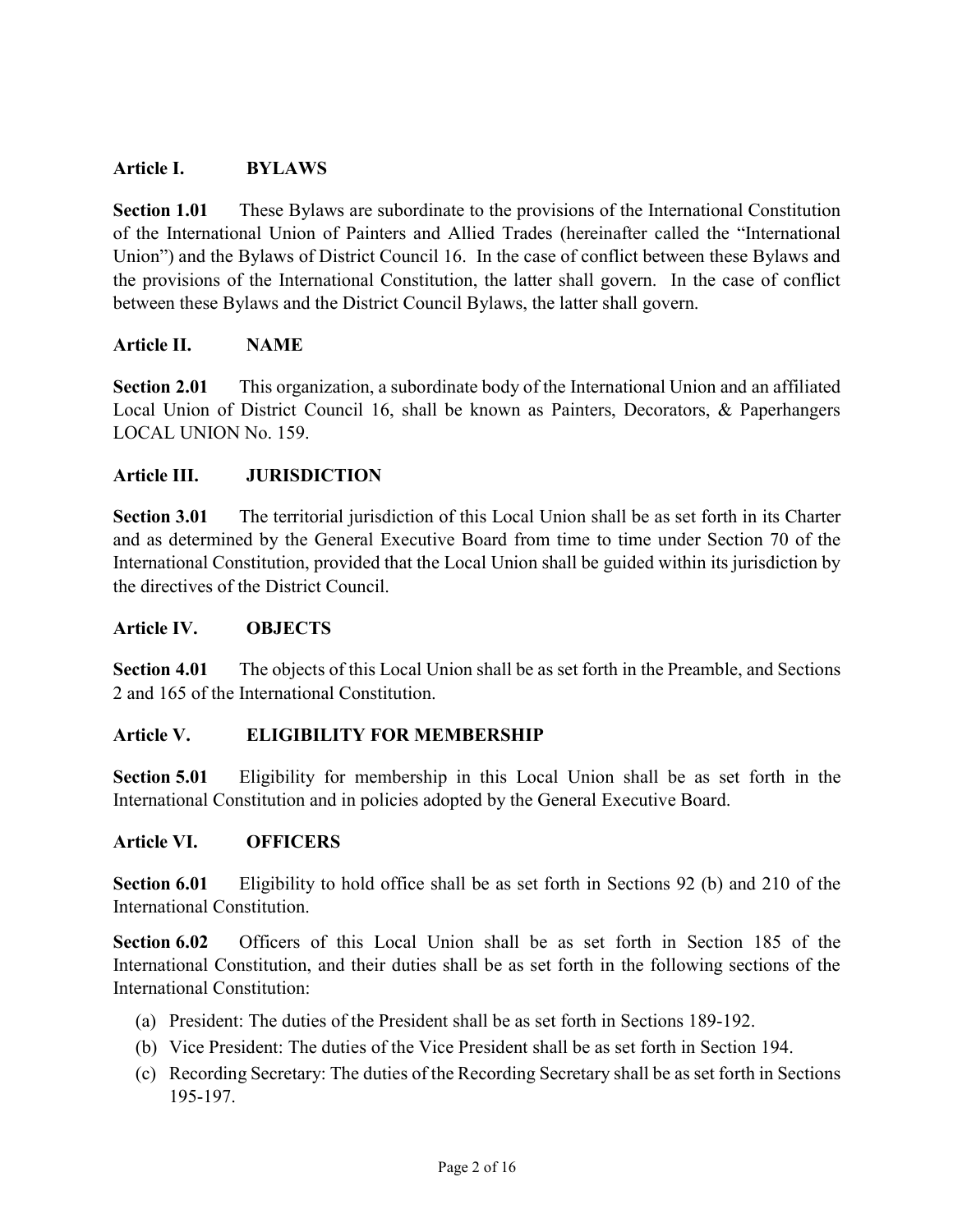- (d) Financial Secretary: The duties of the Financial Secretary shall be as set forth in Sections 156 (d), 198-202 and 211(d).
- (e) Treasurer: The duties of the Treasurer shall be as set forth in Section 203.
- (f) Trustees: The duties of the Trustees shall be as set forth in Sections 204-207.
- (g) Warden: The duties of the Warden shall be set forth in Section 208.
- (h) V.A.C. Coordinator: An appointed member(s) who shall serve to promote and coordinate participation in the Volunteer Activist Committee of the District Council.

Section 6.03 When the District Council adopts the centralized Local Union dues, records and reporting plan outlined in Section 55 of the International Constitution, the following modifications will be in effect for dues collection, records, and reporting; and the Local Union officers' duties will be modified as outlined below.

- (a) Under the Dues Collection and Membership Reporting Plan adopted by Local Union 159 pursuant to Article XVI of the District Council 16 Bylaws, the Business Manager/Secretary-Treasurer of District Council 16 performs many of the functions of the Financial Secretary and Treasurer of Local Union 159. Therefore, the duties of the Financial Secretary and the Treasurer of Local Union 159 shall be as set forth in this Article.
- (b) Where the Financial Secretary receives dues payments from members (such as at Local Union meetings), he or she shall:
	- (i) Transmit such payments to the Business Manager/Secretary-Treasurer of District Council 16 within five (5) days,
	- (ii) Provide the member with a temporary receipt, a copy of which shall be transmitted to the Business Manager/Secretary-Treasurer with the payment and a copy of which shall be retained by the Financial Secretary. Such temporary receipt shall indicate only the amount of funds received and shall not indicate the member's standing or through which calendar month dues are paid.
- (c) The Financial Secretary shall retain copies of all reports and information received on a monthly basis from the Business Manager/Secretary-Treasurer of the District Council. At each membership meeting, the Financial Secretary shall deliver a report to the membership, which shall include the following information:
	- (i) The gross receipts of the Local Union in the prior month,
	- (ii) The net receipts of the Local Union, along with the amounts of all per capita deductions made by the Business Manager/Secretary-Treasurer of District Council 16 and any other deductions,
	- (iii) The overall membership of the Local Union, with the gain or loss in membership in the prior month noted,
	- (iv) The number and names of members on application and those initiated,
	- (v) The number and names of members suspended and reinstated, and
	- (vi) The names and number of clearance cards deposited and issued.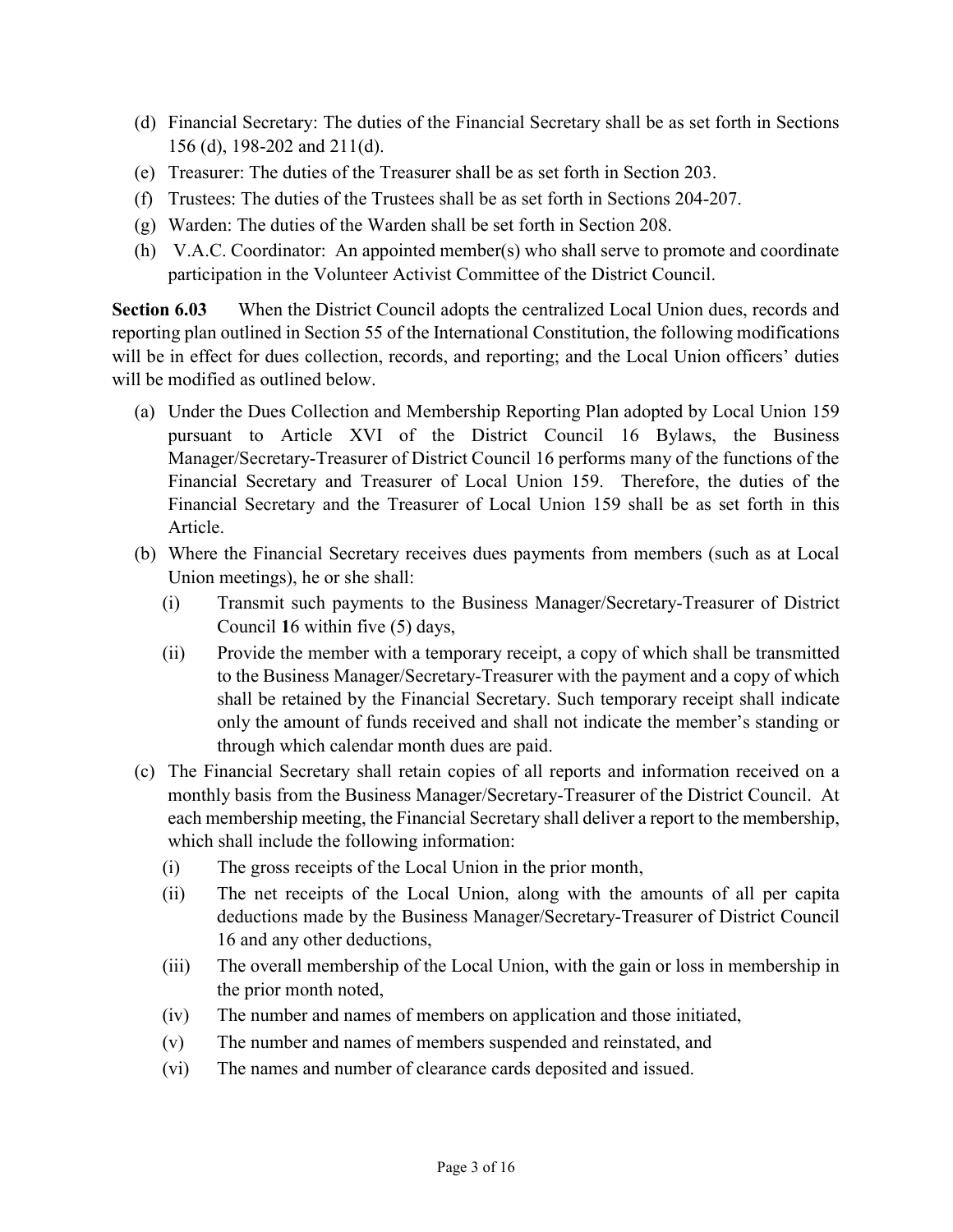- (d) The Treasurer shall retain copies of all reports and information received on a monthly basis from the Business Manager/Secretary-Treasurer of District Council 16. At each membership meeting, the Treasurer shall deliver a report to the membership, which report shall include the following information:
	- (i) List all deposits made to the Local Union account, if any,
	- (ii) A copy of the Local Union cash disbursements journal, if applicable,
	- (iii) A list of all payments from the District Council made on behalf of the Local Union, from the funds collected by the District Council for the Local Union.
- (e) Notwithstanding anything to the contrary in this Article, the Financial Secretary, the Treasurer and all other Local Union officers shall comply with all provisions of the Plan, as amended from time to time by the General Secretary-Treasurer.
- (f) The Financial Secretary shall perform the Financial Secretary duties outline in Section 156 (d) and 211(d) of the General Constitution from information provided the Financial Secretary by the Business Manager/Secretary-Treasurer of the District Council.
- (g) The Local Union shall use the IUPAT Integrated Membership Systems (IMSe) computer systems or other system approved by the General Secretary-Treasurer for dues collection, member records, and member activity.

#### Article VII. DELEGATES

Section 7.01 All delegates (other than delegates to the General Convention and those serving as delegates to central bodies, which are appointed by BM/STs) shall be elected at the June elections in accordance with Article XI of these Bylaws.

Section 7.02 Members of Local Union 159 who become Business Representatives, or Organizers of District Council 16 shall be automatic Delegates to: District Council 16, all Conferences, Conventions (except the IUPAT General Convention), all State and Local Central Bodies, and Building and Construction Trades Councils.

#### Article VIII. EXECUTIVE BOARD

Section 8.01 The Executive Board of this Local Union shall be as set forth in Section 185(c) of the International Constitution, and shall be composed of the President, Vice President, Recording Secretary, Financial Secretary, Treasurer, three (3) Trustees, and Warden.

Section 8.02 Duties of the Executive Board:

- (a) To enforce the laws of the Local Union between meetings.
- (b) To handle all matters delegated to the Executive Board by the members voting at regular or special called meetings.
- (c) To review all requests for donations, investigate the same and submit its findings and recommendations for membership action.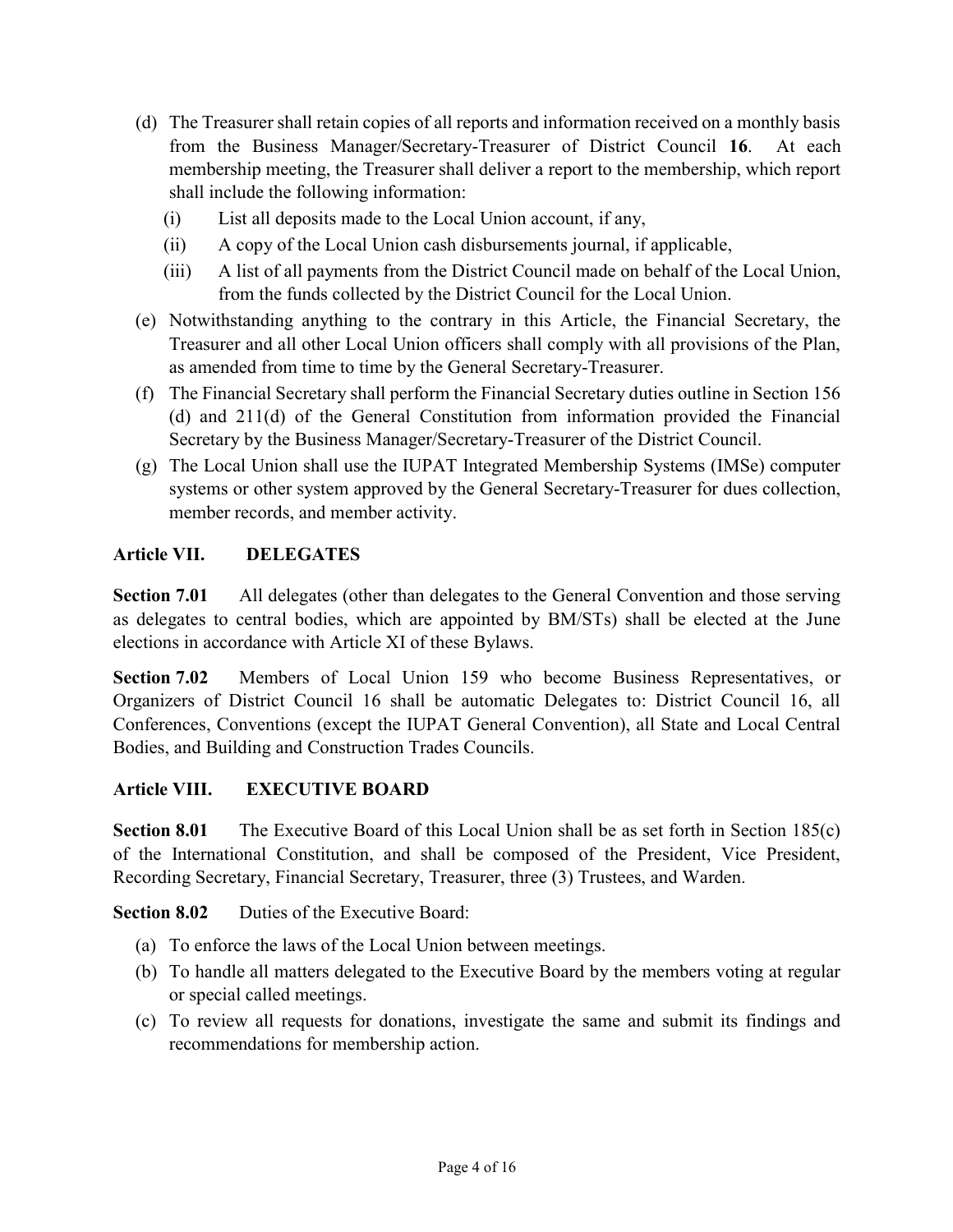- (d) The Executive Board shall be vested with the authority of recommendation only, unless otherwise specifically authorized by the Local Union membership voting at a regular or special called meeting. However, in the period between meetings the Executive Board shall be authorized to act for the Local Union in cases of emergency, subject to review at the next regular meeting.
- (e) To serve as the strike committee of the Local Union.

#### Article IX. COMPENSATION OF OFFICERS DELEGATES AND COMMITTEE **MEMBERS**

#### Section 9.01 Officers:

- (a) President: \$165.00 per month.
- (b) Vice President: \$165.00 per month.
- (c) Recording Secretary: \$165.00 per month.
- (d) Financial Secretary: \$165.00 per month.
- (e) Treasurer: \$165.00 per month.
- (f) Trustees: \$165.00 per month.
	- (i) Trustees are not to receive any compensation until they have fulfilled their duties as outlined in Section 6.02(f)
- (g) Warden: \$165.00 per month.
- (h) If an officer is a full-time employee of District Council 16, they shall not receive any compensation for performing the duties of a Local Union officer.

#### Section 9.02 Delegates:

- (a) To District Council: Shall receive fifty dollars (\$50.00) per delegate meeting attended. If required to travel, there shall be a daily per diem expense of \$100 plus any lost wages and reimbursement of reasonable travel expenses. This compensation is not applicable for fulltime salaried Business Representatives or employees of District Council 16.
- (b) To Conventions, Conferences, etc.: Delegates elected and/or appointed by this Local Union to attend conventions, conferences, etc., shall in addition to wages lost (straight time), receive the actual cost of reasonable travel, reasonable hotel room and the amount of \$100.00 per day expense money. Under extenuating circumstances, additional daily expense may be granted by the District Council. This compensation is not applicable for full-time salaried Business Representatives or employees of District Council 16.
- (c) To Central Bodies and Building Trade Councils: Twenty-five dollars (\$25.00) per meeting attended. Compensation is contingent on report to the body of meeting attended. If required to travel, there shall be a daily per diem expense of \$100 plus any lost wages (straight time) and reimbursement of reasonable travel expenses. This compensation is not applicable for full-time salaried Business Representatives or employees of District Council 16.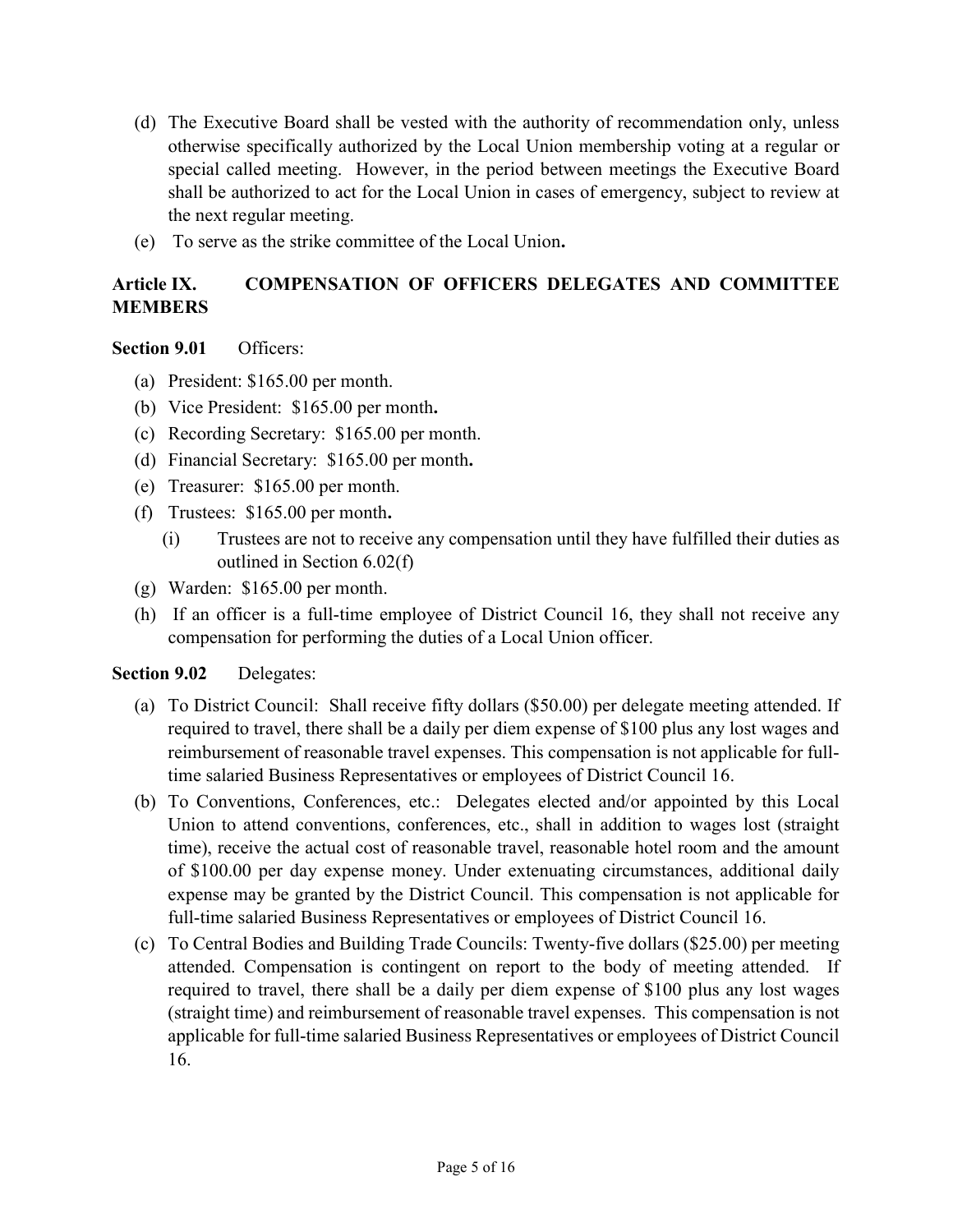Section 9.03 Committee Members: Compensation for Committee members shall be set by the Executive Board prior to the appointment of such committees.

Section 9.04 Volunteer Activist Committee Coordinator:

- (a) V.A.C. Coordinator(s) will be compensated twenty-five dollars (\$25.00) per Union meeting attended. This compensation is contingent upon the reports of V.A.C. actions in the monthly General membership meeting. These actions may include:
	- (i) Member outreach, coordination, organization, and implementation of V.A.C. events exemplifying CORE values.
	- (ii) Regular reports to membership of upcoming V.A.C. events, political actions, community service opportunities and other issues within their communities.
	- (iii) And recordkeeping of membership participation and involvement of Apprentice members

#### Article X. BONDS

Section 10.01 Officers of Local Unions shall be bonded in accordance with Sections 60 (b) and (c) of the International Constitution and as required by law.

#### Article XI. ELECTIONS

Section 11.01 Elections shall be held under the procedures and provisions as set forth in Sections 209-212 of the International Constitution.

Section 11.02 The election of Local Union Officers and delegates to District Councils shall be held at the last meeting in June, and nominations for the same shall be held at the last meeting in May, as per Section 209(a) of the International Constitution. Delegates to the District Council shall be elected to a four (4) year term. Local Union officers shall be elected to a three (3) year term.

Section 11.03 Delegates to the General Conventions of the International shall be elected as set forth in Section 29 of the International Constitution.

#### Article XII. VACANCIES

Section 12.01 Vacancies occurring among the officers shall be filled in accordance with Sections 215 and 216 of the International Constitution.

#### Article XIII. DUES, FEES, AND ASSESSMENTS

#### Section 13.01 Dues:

(a) Dues shall be as follows: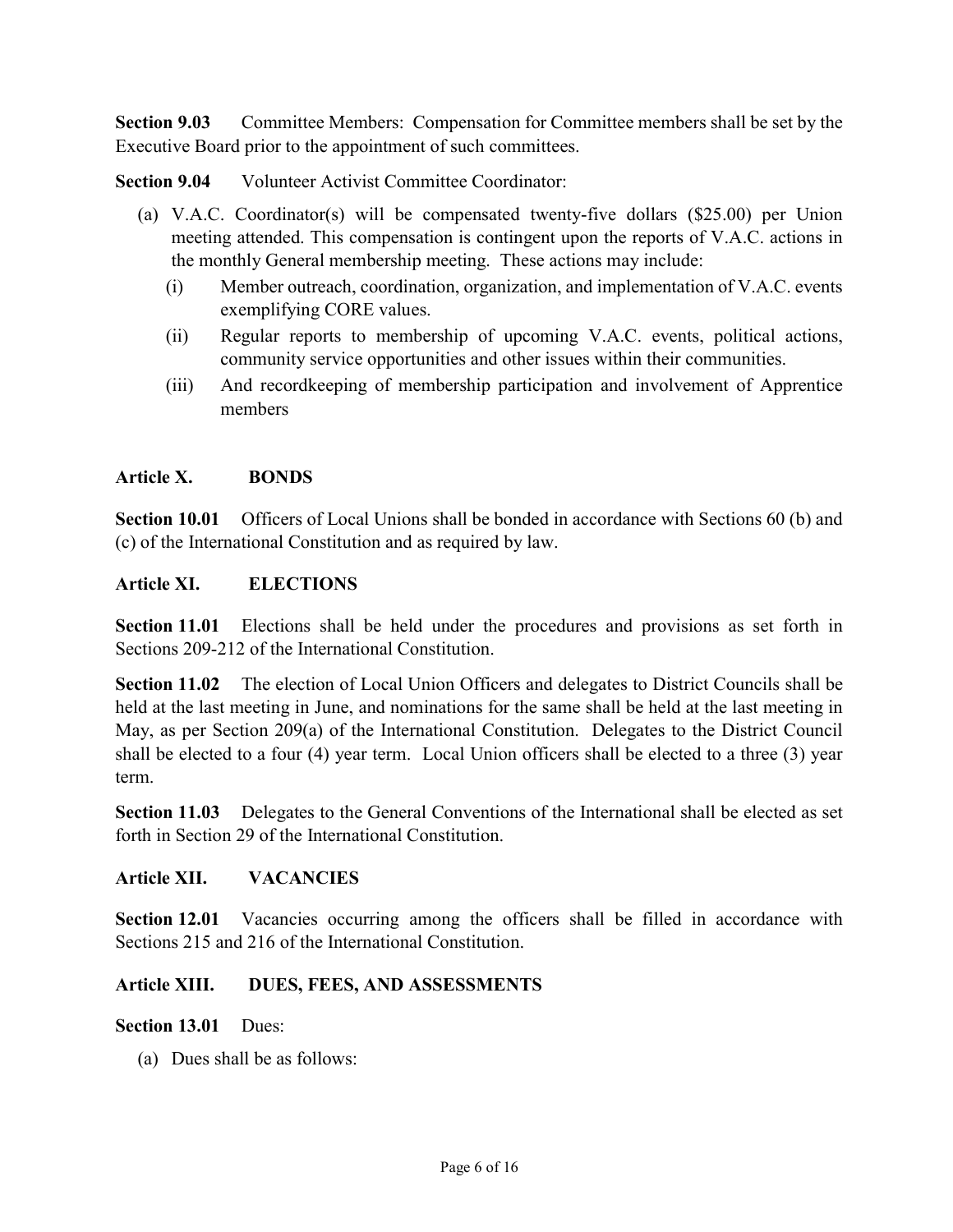- (i) Regular and Apprentice Members shall pay dues of \$38.00 per month if eligible for the International Union's Death Benefit. All Industrial Members shall pay dues of \$28.00 per month if eligible for the International Union's Death Benefit. Contractor members will pay the maximum allowable dues rate, per section 93 of the International Constitution, or twice the amount of Regular over-the-counter dues, which ever is less.
- (ii) Life Membership fees shall be in accordance with Section 99 of the International **Constitution**
- (iii) Dues shall increase by the amount of any increase in the per capita and Death Benefit payment due to the International Union; such amount shall be rounded up to the nearest dollar, and such increase shall be effective the date the increase in the payments due to the International Union becomes effective, provided that, the Executive Board may waive this automatic increase, in whole or part, in any year it determines the increase is not needed.
- (iv)Quarterly dues payments are due on or before the 20th day of the first month of the quarter.
- (v) Starting June 1, 2021 Per Capita Dues payments will be administered through a member portal on "pay my dues" at www.dc16iupat.org , payments via check/money order may be mailed to District Council 16 at 2705 Constitution Dr. Livermore CA. 94551 or through authorization of funds in your crafts Vacation/Holiday Fund.
- (b) The dues payment required by sub-section (a) includes the Death Benefit payment called for by Sections 17(b) and 19 of the International Constitution and the Rules and Regulations of the International Union's Death Benefit Fund. Accordingly, members not covered by the Death Benefit Fund pursuant to the foregoing provisions (example: members who are 60 years of age or over when initiated; or Life Members working at the trade who elected non-participation) will be required to pay the dues specified in subsection (a) less the current Death Benefit payment.
- (c) Quarterly working cards shall be obtained in accordance with Section 120 of the International Constitution. All members must secure their current Quarterly Working Card (and/or electronic dues card) by the twentieth (20th) of the first (1st) month of the current quarter. Any member failing to secure a current working card shall be subject to removal from the job. It shall be the duty of each member to keep their Working Card in their possession and determine that each payment to the Local Union is correct. A member's last dues receipt/Working Card shall be deemed sufficient notice of arrears, and no further notice shall be required.
- (d) Administrative Processing Fees: There shall be no initiation fees for membership in this Local Union. New members/candidates and apprentices shall be charged an Administrative Processing Fee in accordance with the provisions set forth in Sections 93 and 94 of the International Constitution.
- (e) Fees may be paid through the dc16iupat.org member dues portal via credit card, or with a check/money order mailed to District Council 16 at 2705 Constitution Drive, Livermore, CA 94551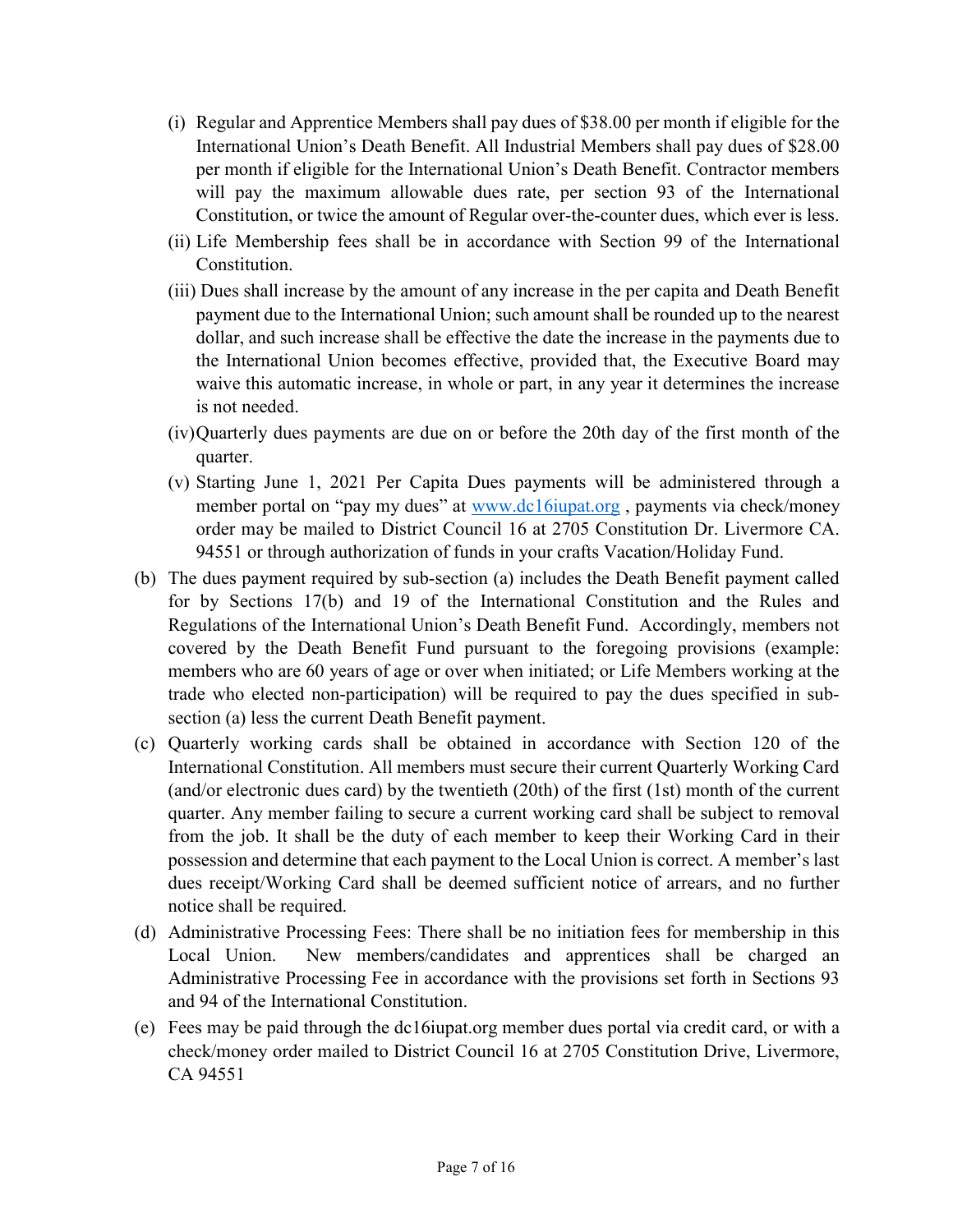Section 13.02 Clearance Cards: Clearance Card fees and rules shall be as set forth in Sections 234-246 of the International Constitution.

Section 13.03 Assessments: Assessments can only be levied in accordance with Section 93 of the International Constitution.

- (a) The Local 159 Member Benefit and Local Union Defense Fund is established to aid members who may be locked out or on strike, who are in distress, who support the Union through picketing, bannering or some other organizing activity, or to provide its members with union apparel, insignia or plaques of commemoration and any other defense of the Union on behalf of its members. The Fund shall be governed by the following rules:
	- (i) Every working member paying Local 159 Member Benefit Fund dues check off shall become eligible for benefits from the fund. Members must be in good standing and in accordance with these Bylaws to be eligible for benefits from the fund.
	- (ii) \$0.10 per hour shall be assessed for the purpose of funding the Local 159 Member Benefit and Local Union Defense Fund.
	- (iii) A member who, by sickness or accident, is unable to work at the trade may apply to the Executive Board for temporary assistance to be known as sick dues.
		- a. Qualifications for such dues shall be set as follows. A Member must:
			- i. Present a statement signed by a certified medical doctor stating the length of time he or she may be disabled.
			- ii. Have dues paid through the current month.
			- iii. Have been a member of Local Union #159 no less than one (1) year immediately prior to request.
			- iv. Present a record (number of hours) of their past six (6) months employment.
		- b. The Executive Board may request additional information needed to ensure that the member requesting said sick dues is unable to work.
		- c. The Executive Board may request updated information as to the member's qualification for sick dues at any time during illness.
		- d. The Local Union will pay an amount equal to the current dues. No other assessment will be included.
		- e. Sick dues shall be paid on a month-to-month basis and will be limited to a period of no longer than six (6) months for any one member.
		- f. Under extenuating circumstances, the Executive Board may extend sick dues beyond 6 months, not to exceed 1 year. Beyond 1 year must be approved by majority vote of the members present at a union meeting.
	- (iv) The eligibility of all claims shall be determined by the executive board.
	- (v) The Financial Secretary will give a financial and activity status report of this fund during his/her financial report to the membership at the regular union meetings each month.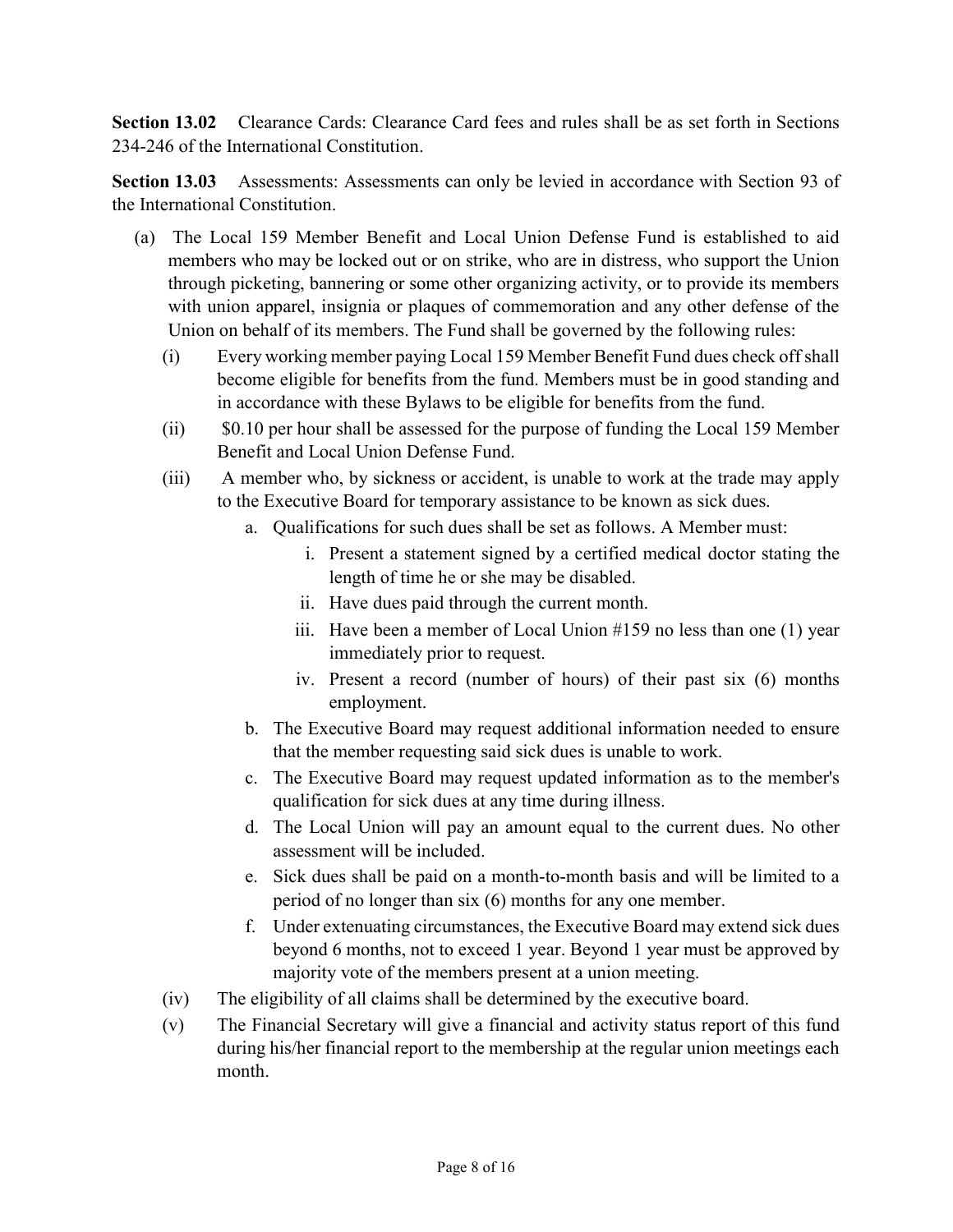- (vi) Defense of the Union is defined as related expenses for pickets, including but not limited to mileage, attorney fees, supplies including promotional items/events, donations and other necessary payments on behalf of the defense/promotion of the Union and its membership.
- (vii) Meals for the Local 159 Executive Board and Regular Union Meetings will be paid for from this fund.
- (viii) Any fine or assessment on a member shall be placed into this Fund.
- (ix) All holiday parties, summer picnics, or any other approved membership events will be paid for through this fund.
- (x) A member who contributed to this fund shall not be deemed to have any vested interest in the benefits payable under this fund. A member shall only be entitled to benefits per the eligibility rules and only to the extent there are assets in this fund to pay benefits.
- (xi) Judge and Teller Pay: Members will be paid Fifty Dollars (\$50.00) per hour, Twenty-Five Dollar (\$25.00) per Half Hour for services rendered as Judge or Teller in all votes and allocations that need a Judge or Teller. They will be paid out of this fund.
- (b) Any member who pays dues or other payments by check/credit card and the check/credit card payment is returned to the Union by the bank (for any reason) shall pay a handling fee of \$25.00 and thereafter, that member must pay local union dues or other payments by cashier's check or money order.

#### Section 13.04 Funds:

- (a) International Union Death Benefit Fund. The International Union's Death Benefit Fund is governed by Sections 283-285 of the International Constitution, and the rules and regulations of the fund. Members should refer to the pamphlet "Rules and Regulations covering the Death Benefit Fund and the former Death and Disability Fund."
- (b) All monies due the International Union for per capita tax, Administrative Processing Fees or application fees, Death Benefit Fund payments, reinstatements, clearance card fees, life membership fees, and supplies shall be forwarded to the General Secretary-Treasurer immediately after the close of the month, along with required reports. Remittances must be made by express or post office money order, check or bank draft payable to the IUPAT.
- (c) Should a majority of the Trustees doubt the accuracy of any bill from the General Secretary-Treasurer, the Local Union shall pay the same under protest, and such protest shall be the first business taken up by the General Executive Board at their next meeting.
- (d) Each month the Local Union shall hold in its treasury, as a standing appropriation to be forwarded to the General Secretary-Treasurer, a sum equivalent to its monthly per capita tax, Death Benefit Fund obligations, IUPAT Local Union and District Council Pension Fund payments and all other payments that must be made to the International Union as required by Section 177 of the International Constitution. Such required payments shall be made prior to allowing other expenditures.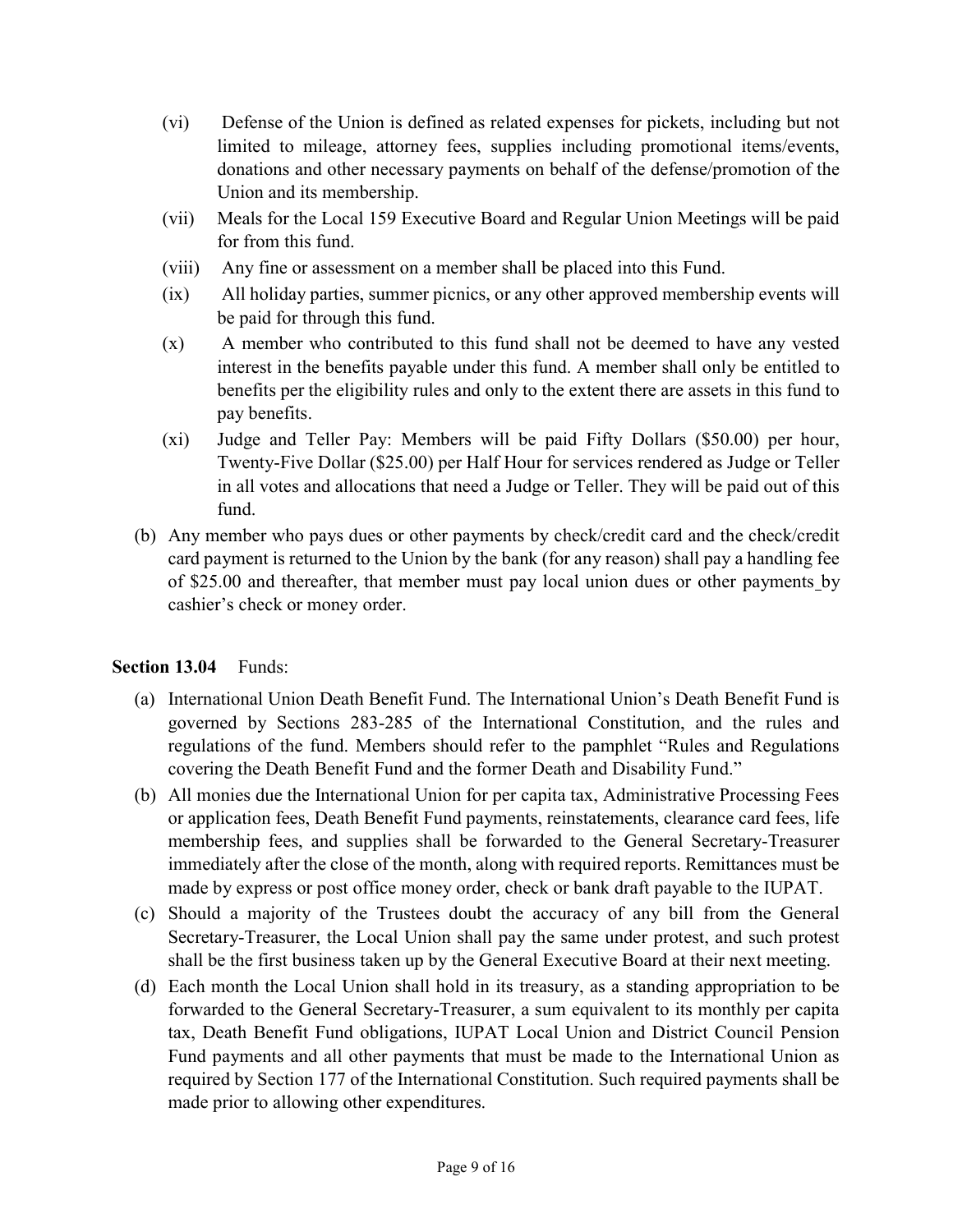- (e) The funds and property of a Local Union may only be used for such purposes as are specified in the International Constitution, the District Council Bylaws, these Bylaws, and as approved by a majority of the Local Union members present at a meeting at which the question is presented. Recurring and fixed expenses may be authorized by a single vote of the membership. Local Union's shall not make any non-per capita tax expenditures in excess of \$5,000.00 without prior written approval of the District Council Business Manager/Secretary-Treasurer.
- (f) On no consideration shall money from the Local Union Treasury be loaned or donated to members (strike, lockout and regularly established sick benefits excepted), provided that the Local Union may levy an assessment upon the membership to provide funds to relieve distress among members totally disabled from earning a living on account of injuries or sickness incurred while working at the trade. Before any such assessment is levied
	- (i) All members shall be notified by mail that the proposed assessment will be considered at the next meeting and,
	- (ii) The majority of members present, and voting must approve the assessment in a secret ballot vote.
- (g) Life Insurance Fund:
	- (i) All Members can elect life insurance coverage in the amount of the current benefit as per the Guardian Life Policy #G 404481. This insurance is paid by the Local Union with funds collected from Members on an annual basis.
	- (ii) Each year a communication will be sent out to all members informing them of the open enrollment period for the Local Union's Death Benefit. The communication will also request payment if the member elects to participate in the Local Union's Death Benefit.
	- (iii) Payment must be submitted to the Local 159 office in the form of a check or money order.
	- (iv) To be eligible for this benefit, members must pay the full year of premiums by the date specified in the communication referred to in  $13.04(g)(ii)$ . If the member does not pay the premium by the date specified, the member will not have coverage for that calendar year and would have to wait until the next open enrollment period. New members or rejoining members shall be given the opportunity to pay a prorated rate when joining.
	- (v) In the event the member goes dropped he/she may request to be refunded the remaining premium amount for that calendar year.
	- (vi) Death benefits and exclusions shall be as provided for in the policy, available to each member upon request.
	- (vii) Accidental death and dismemberment insurance (24-hour coverage). In addition to life insurance, benefits for accidental death and for loss of one or more eyes, hands, or feet.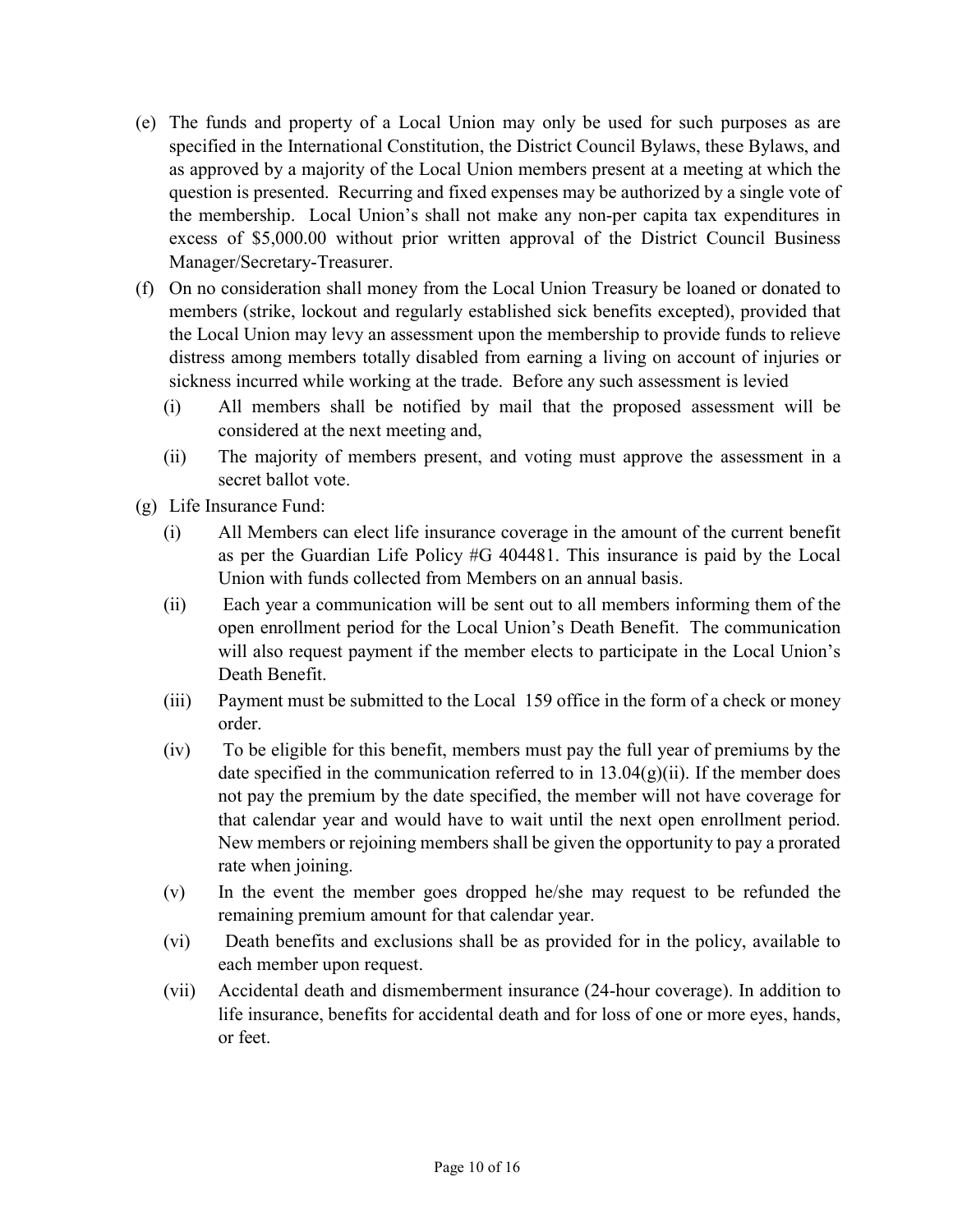- (viii) The Financial Secretary will give a financial and activity status report of this fund during his/her financial report to the membership at the regular union meetings each month.
- (ix) If participation in the program be deemed unfeasible by the Local 159 Life Insurance Fund Committee. The Committee shall have the ability to recommend to the general membership that the program be dissolved. Termination of the program shall be voted on by the membership at a special call meeting. If the membership terminates the life insurance program, there shall be a payout to members who have contributed. The payment will come from the member benefit fund and follow the schedule bellow.

1 year to 5 years: Five hundred dollars (\$500.00)

5 years to 10 years: One thousand dollars (\$1,000.00)

10 years to 15 years: Fifteen hundred dollars (\$1,500.00)

15 years to 20 years: Two thousand dollars (\$2,000.00)

20 years to 25 years: Twenty-five hundred dollars (\$2,500.00)

25 years and over: Three thousand dollars (\$3,000)

The number of years will be calculated through the International Union of Painters and Allied Trades. The payment will go to the deceased members beneficiary that is listed on the beneficiary card on file at the Local Union.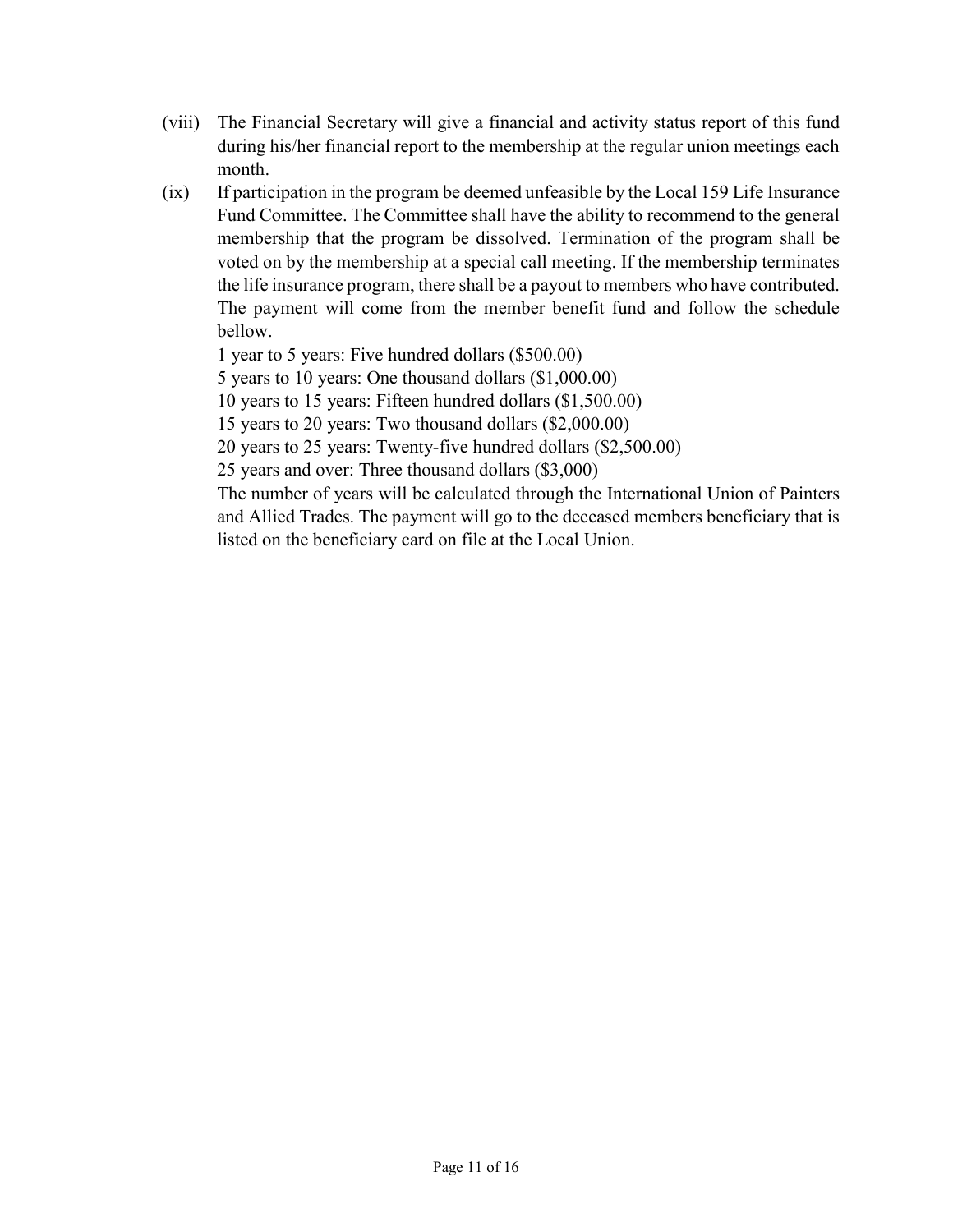#### Article XIV. MEETINGS

Section 14.01 Regular Meetings: The regular meetings of this Local Union shall be held on a monthly basis on the first Tuesday at The Painters Local 159 Union Hall. Meetings will be called to order promptly at 6:00 P.M. The Executive Board may change the date, time, or place of a regular meeting with 15 days' notice to all members.

Section 14.02 Special Meetings: Special meetings of this Local Union may be called by the President as he or she deems necessary. Special meetings shall also be called as required by Section 191 of the International Constitution.

Section 14.03 Quorum: A quorum for a membership meeting shall consist of seven (7) members, provided that five (5) members shall constitute a quorum if the Local Union's membership is fewer than twenty-five (25) members.

Section 14.04 Members' Rights: Members in attendance at meetings shall have the right to express their views, arguments or opinions upon any business properly presented before the meeting, subject to these Bylaws and the rules and regulations adopted by the Local Union pertaining to the conduct of meetings, but no member in exercising such rights shall evade or avoid his or her responsibility to the organization as an institution or engage in or advocate any conduct that would interfere in the Local Union's performance of its legal or contractual obligations, or conduct him or herself in an unruly, or boisterous manner.

Section 14.05 Recording Devices: No member shall be permitted to use recording devices during any portion of any meeting in the Local Union.

Section 14.06 The Business Representative for Local 159 shall be an at large guest at all Executive Board meetings.

Section 14.07 To address states of emergency(s) there may be times for the need of remote/virtual meetings to conduct essential business. Modes of said meetings must be approved by the BM/ST.

#### Article XV. COMMITTEES

Section 15.01 There shall be a standing Bylaws Committee whose duties and functions shall be as set forth in Section 169(b) of the International Constitution.

Section 15.02 The Local 159 Member Benefit and Local Union Defense Fund Committee- The Local 159 Member Benefit and Local Union Defense Fund Committee shall be appointed by the presiding officer of Local Union 159 and the duties of the Member Benefit and Local Union Defense Fund Committee shall be as described in Article XIII Section 13.03(a) of these Bylaws.

Section 15.03 The Local 159 Life Insurance Fund Committee – The Local 159 Life Insurance Committee shall be appointed by the presiding officer of Local Union 159 and the duties shall be described in Article XIII Section 13.04(g) of these bylaws.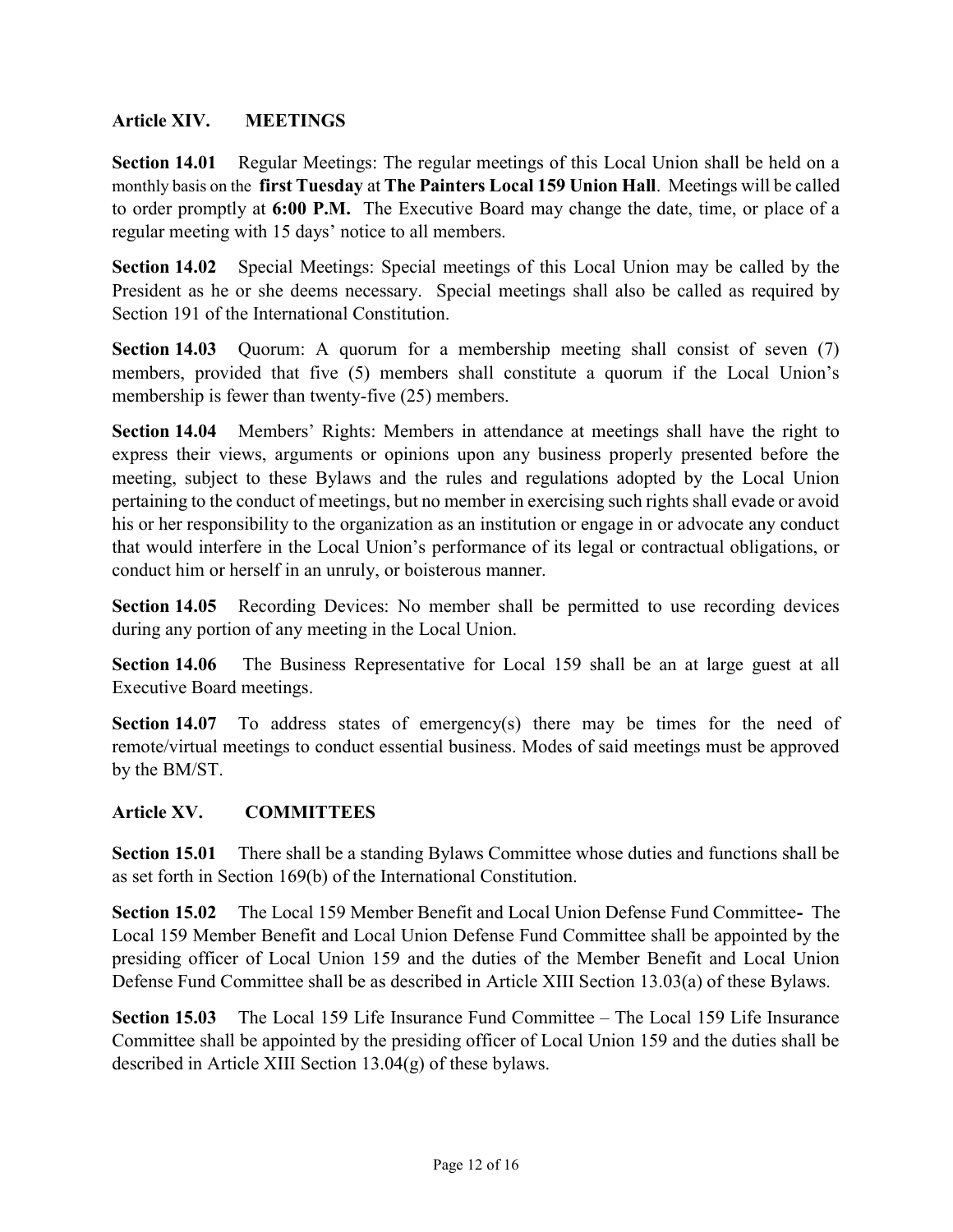Section 15.04 Strike Committee- The Local 159 Strike Committee shall be as outlined in 8.02 (e) of these By-Laws.

#### Article XVI. CONTRACTORS

Section 16.01 An employer is one who, in relation to any corporation, company, partnership, firm or other business entity, is a substantial owner, partner, officer, director, incorporator, managerial employee, supervisor (as defined by the National Labor Relations Act or Provincial law) or in a permanent, policy-making position.

#### Section 16.02 Eligibility

- (a) Employers shall be eligible for membership, but they must comply with the trade rules and working conditions of the locality in which the work is performed, must, insofar as is consistent with applicable federal and state, provincial and/or territorial laws, hire only members of this International Union, and must pay themselves and all their employees the wages and benefits established by the applicable area collective bargaining agreement.
- (b) No employer shall be eligible or permitted to hold office, serve on an executive board, act as delegate, vote on any question pertaining to hours, wages, benefits, or conditions of employment, vote at elections of officers, delegates, or attend meetings at which contract proposals are discussed or voted on or at which the nomination or election is held for any elected position.

#### Article XVII. MEMBERSHIP

Section 17.01 An applicant is considered a member when the applicant meets all the requirements as set forth in the International Constitution.

Section 17.02 A member may lose his or her good standing in the organization by suspension or expulsion or other disqualification for membership, after appropriate proceedings consistent with the provisions of the International Constitution, or by non-payment of dues as provided in Sections 117-118 of the International Constitution.

Section 17.03 A member who loses his or her good standing status because of his or her failure to pay dues or other obligations as required by the International Constitution and these Bylaws, but who has not been expelled from membership, may reinstate his or her good standing for the purpose of attending Local Union meetings and voting at elections, by paying all delinquent dues and other financial obligations prior to such meeting and election as provided in Section 119 of the International Constitution. Expelled members may be reinstated only in accordance with Section 272 of the International Constitution.

Section 17.04 Resignation from membership is governed by Section 121 of the International Constitution.

Section 17.05 Members' Responsibility: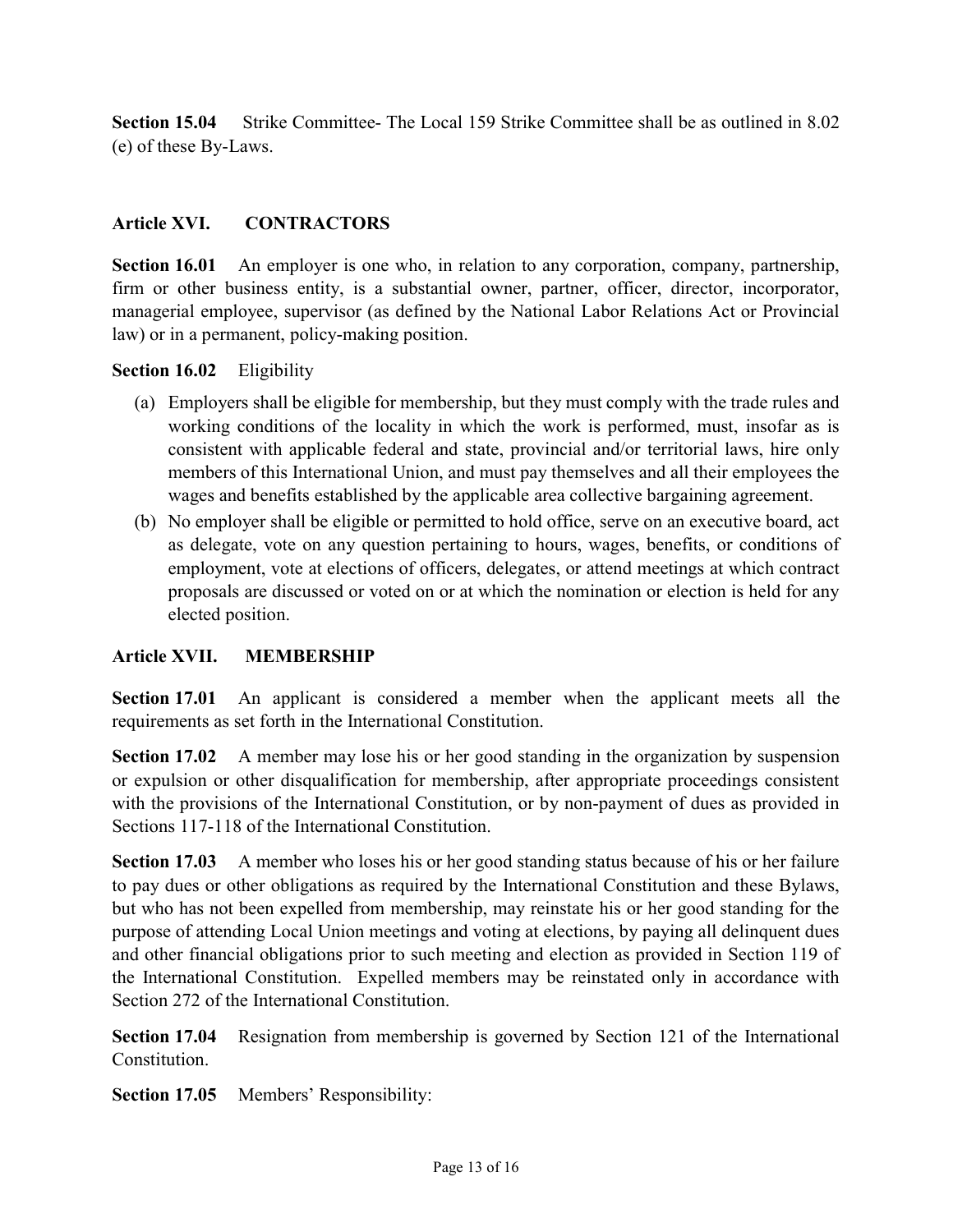- (a) Every member by virtue of membership in this Local Union is obligated to adhere to and follow the terms of these Bylaws, the District Council Bylaws, and the International Constitution with respect to the members' rights, duties, privileges, and immunities conferred by them and by statute. Each member shall faithfully carry out such duties and obligations and shall not interfere with the rights of other members.
- (b) Every member authorizes the District Council to act as his or her exclusive bargaining representative with full and exclusive power to execute agreements with his or her employer governing terms and conditions of employment and to act for the member and have final authority in presenting, processing and adjusting any grievance, difficulty or dispute arising under any collective bargaining agreement or out of the member's employment with such employer in such manner as it deems within its discretion to be in the best interests of the District Council. The District Council and its officers, and agents may decline to process any such grievance, complaint, difficulty, or dispute, if in their sole discretion and judgment, such grievance, complaint, or dispute lacks merit or that such action would not be in the best interests of the District Council.
- (c) No member shall interfere with the elected officers or representatives of the International Union, the District Council, or this Local Union in the performance of their duties. Each member shall when requested, render such assistance and support in the performance of such duties as may be required by them, provided that this does not interfere with their individual rights as members. Each member shall adhere to the terms and conditions of pertinent collective bargaining agreements and shall refrain from any conduct that would interfere with the International Union, District Council or Local Union's performance of its legal or contractual obligations.
- (d) Every member shall be required to assist the International Union, the District Council, and this Local Union, as well as their officers and representatives, by engaging in picketing, hand billing, salting and other organizing activities and attending education and training, as directed by the International Union, the District Council or the Local Union officers. No charges shall be filed or processed against any member for his or her decision to accept employment with an approved, targeted non-signatory employer for the purpose of organizing.
- (e) All new members of this Local Union shall attend a new member orientation class offered by the District Council within ninety (90) days of being initiated.

#### Article XVIII. GENERAL RULES

Section 18.01 The Members of this Local Union will observe and follow all work rules and hiring hall dispatch procedures as provided for in the Collective Bargaining Agreement and/or District Council Bylaws.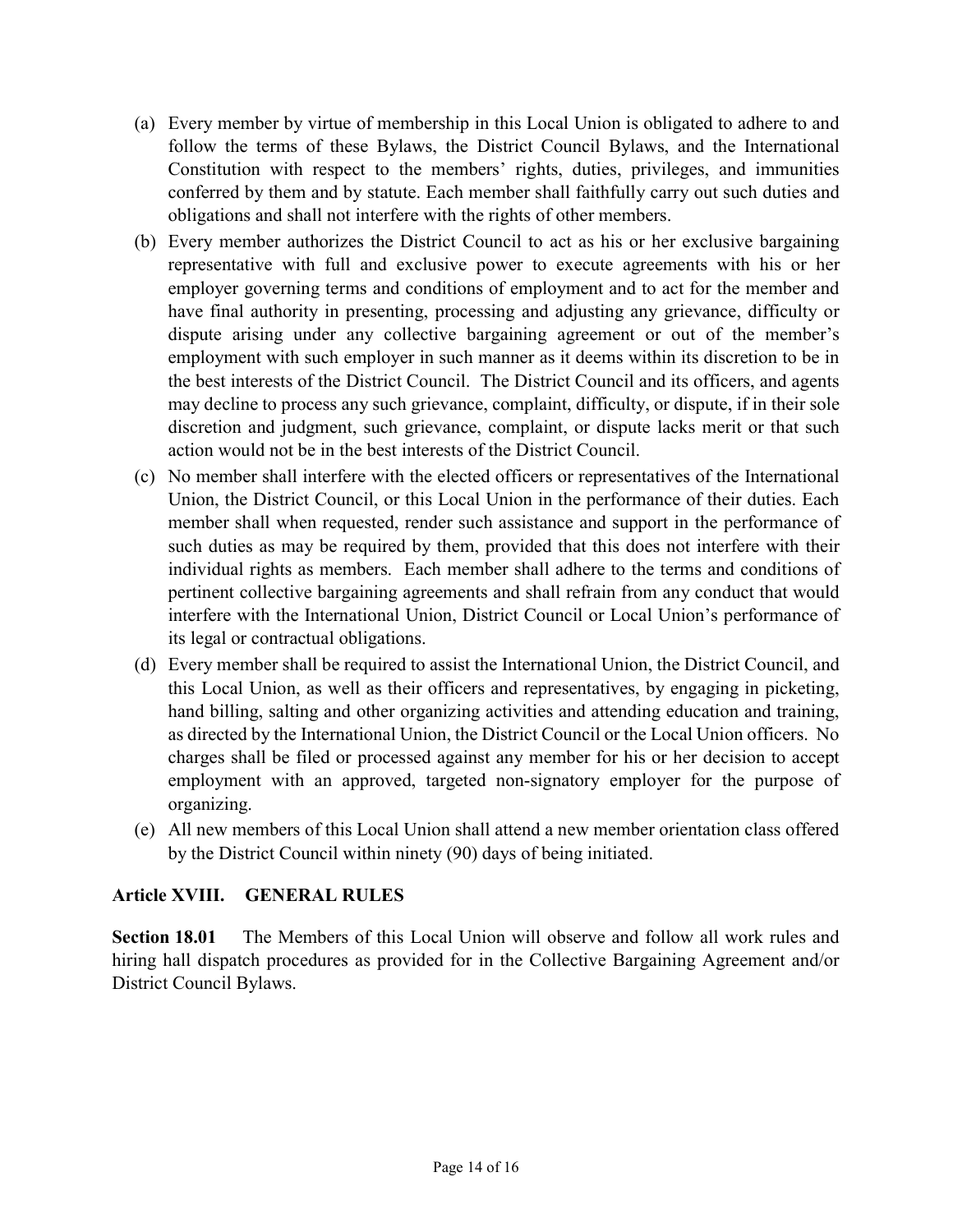Section 18.02 It shall be the sole responsibility of each member, who is unemployed and wishes to make them self-available for work, to notify their Local Union of such and place their name on their Local Union's Out-of-Work List. The Local Union's Out-Of-Work List shall include the member's name, classification, current telephone number and the date the member placed his or her name on the List. It shall be the sole responsibility of each member, who wish to continue being available for dispatch and have their name remain on their Local Union's Out-of-Work List, to check in with their Local on the first (1st) working day of each month during normal business hours. Members who do not check in on the first (1st) working day of each month shall have their names removed from their Local Union's Out-of-Work List.

#### Article XIX. CHARGES AND TRIALS

Section 19.01 All charges preferred by members of this Local Union shall be referred to the District Council Trial Board for disposition and shall be processed in accordance with the International Constitution.

#### Article XX. EXHAUSTION OF REMEDIES

Section 20.01 No member or officer shall resort to any court or agency until all forms of relief and avenues of appeal, as provided by the International Constitution, have been exhausted, unless otherwise provided by statutory law.

#### Article XXI. PROPERTY

Section 21.01 The funds and property of the Local Union shall be governed by Sections 179- 181 of the International Constitution.

Section 21.02 No property of the Local Union, and no property in the possession, custody or control of this Local Union or any of its officers or employees, and no property held in trust, express or implied, which was created or established by this Local Union and whose primary purpose is to provide benefit for the members of the Local Union or their beneficiaries, shall be given, contributed or donated, either directly or indirectly, to aid or assist, or be expended in behalf of, any seceding, dual or antagonistic labor organization, nor to any Local Union which is in violation of the International Constitution.

#### Article XXII. AGENCY

Neither this Local Union, nor any of its officers or employees, has any power to make any representation, contract, or agreement, nor to incur any liability, which shall be binding upon the International Union without the written consent of the General President or his designee. Neither this Local Union, nor any of its officers or employees has been authorized or empowered to act as an agent of the International Union and shall not be deemed to be an agent of the International Union unless expressly authorized in writing by the General President or his designee to act in that capacity.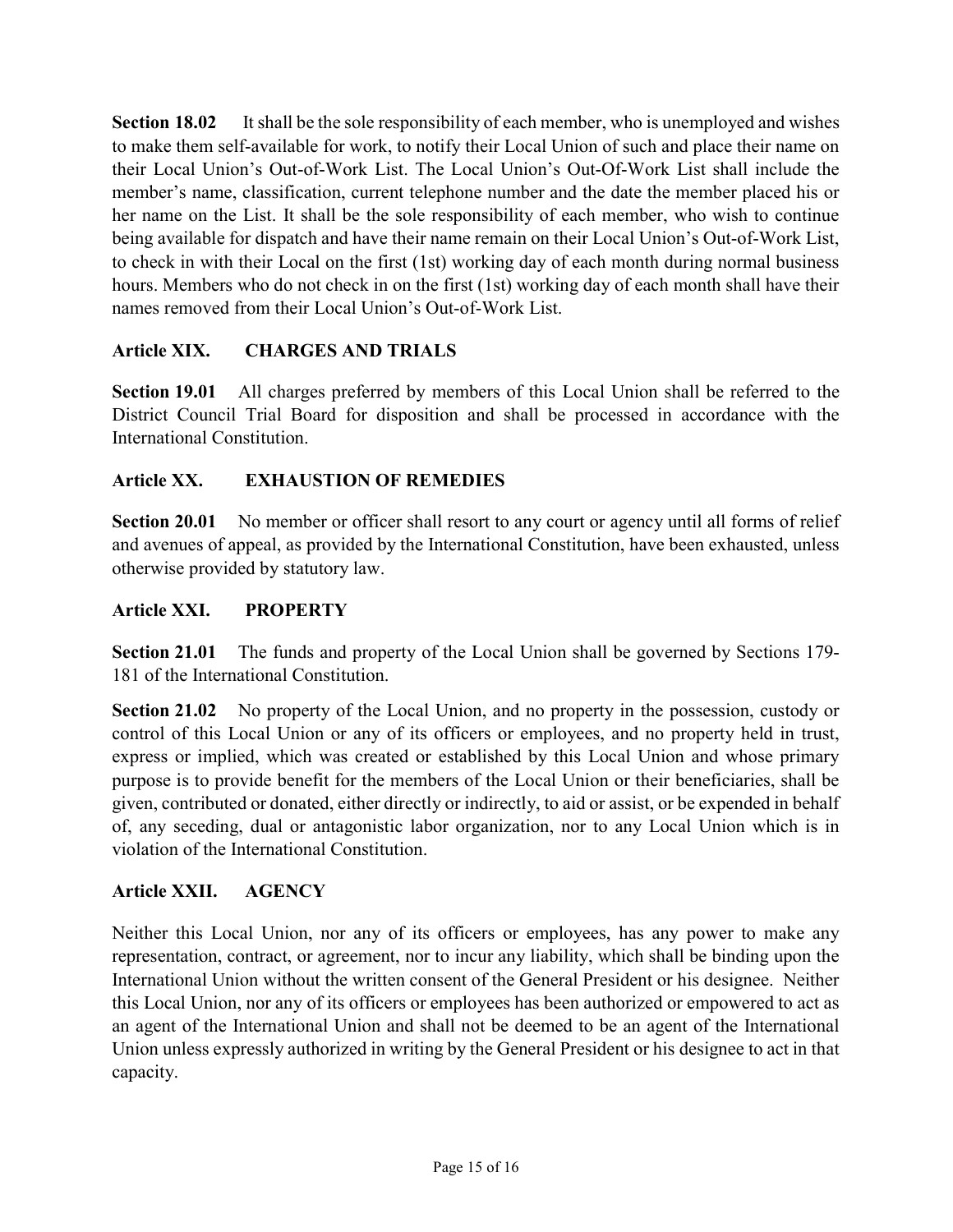#### Article XXIII. AMENDMENTS

Section 23.01 Any amendment to these Bylaws shall be done in accordance with the procedure set forth in Section 169 of the International Constitution.

#### Article XXIV. STANDING RULES FOR UNION MEETINGS

Section 24.01 Rules for the conduct of Local Union meetings are contained in the "Order of Business for Local Unions" and in "Parliamentary Rules and Ritual" set forth in the International **Constitution** 

#### Article XXV. INTERNATIONAL UNION CONSTITUTION

Section 25.01 The Local Union acknowledges that the International Constitution supersedes any provisions of these Bylaws which are inconsistent with the Constitution. The Local Union further acknowledges that the Bylaws of the District Council shall govern and supersede these Bylaws to the extent that any provisions set forth herein are inconsistent with such Bylaws.

#### Article XXVI. SAVINGS CLAUSE

Section 26.01 The provisions of these Bylaws relating to the payment of dues, assessments, fines, or penalties, shall not be construed as incorporating into any union-security contract those requirements for good standing membership which may be in violation of applicable law, nor shall they be construed as requiring any employer to violate any applicable law. However, all financial obligations imposed by or under the International Constitution, the District Council Bylaws, and these Local Union Bylaws (and in conformity therewith) shall be legal obligations of the members upon whom imposed, and enforceable in a court of law.

Section 26.02 If any provision of these Bylaws shall be declared invalid or inoperative, by a competent authority of the executive, judicial or administrative branch of the federal or state government, the Local Union Executive Board, subject to approval of the Local Union, shall have the authority to suspend the operation of such provisions during the period of its invalidity and to substitute in its place and stead a provision which will meet the objections to its validity and which will be in accord with the intent and purpose of the invalid provision. If any article or section of these Bylaws should be held invalid by operation of law or by any tribunal of competent jurisdiction, the remainder of these Bylaws or the application of such article or section to persons or circumstances other than those as to which it has been held invalid, shall not be affected thereby.